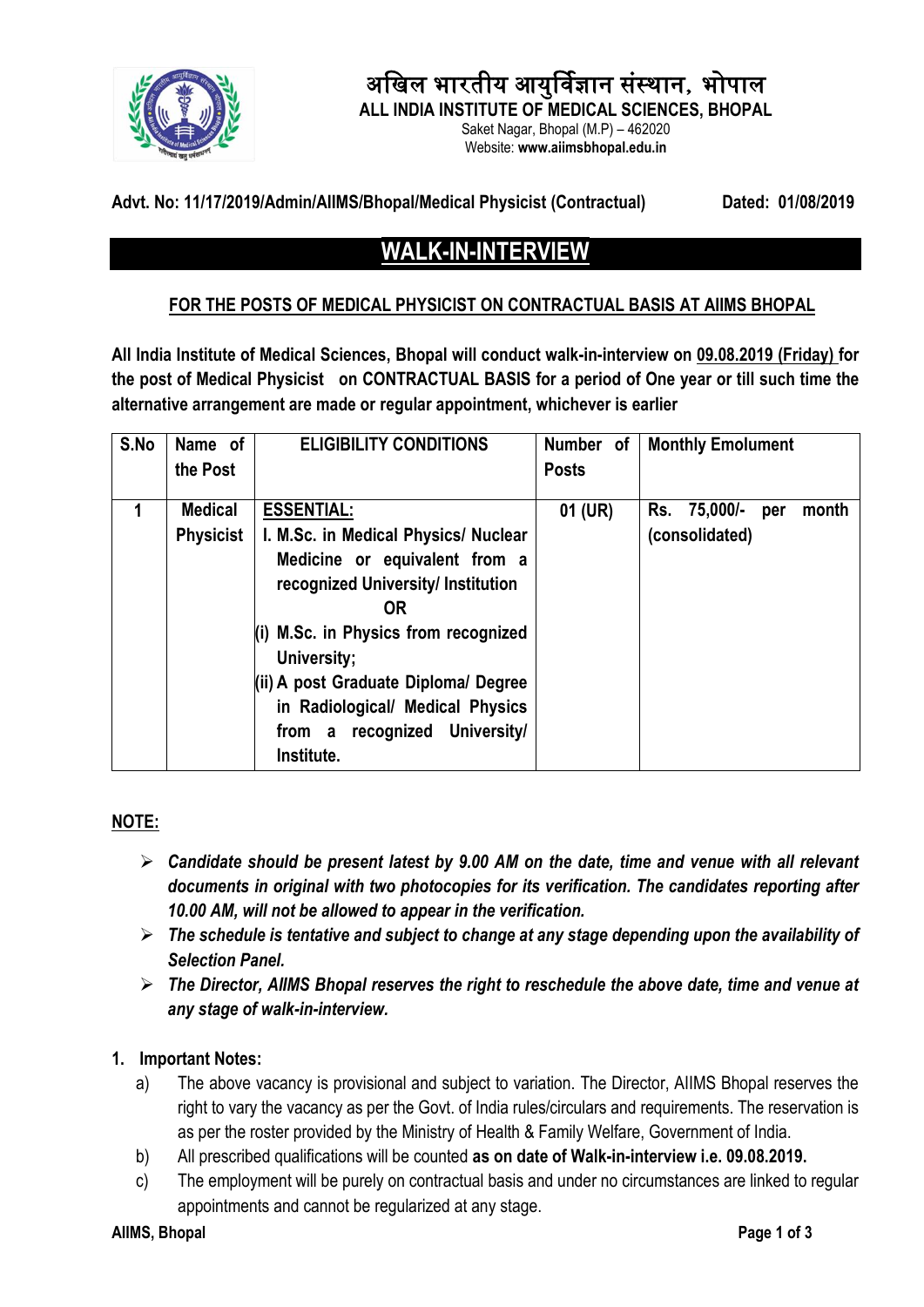- d) The emoluments will be consolidated in nature as determined by the competent authority.
- e) The appointment can be terminated by the competent authority any time before one year also, without assigning any reason thereof.
- f) Director, AIIMS Bhopal reserve the rights to cancel the advertisement at any point of time without prior notice or fill up less number of posts as advertised depending upon the institutional requirements.

#### **2. Application Process:**

Interested Indian Nationals/ persons registered as Overseas Citizen of India (OCI) cardholder under Section 7A of the Citizenship Act, 1955 and fulfilling all the eligibility criteria, are required to visit on the scheduled date with an application and original documents along with two sets of self-attested photocopies of their proof of date of birth, eligibility qualification mark sheets, degrees, experience certificate and other relevant **testimonials** 

#### **3. Application Fees**:

The application fee for General/OBC category Rs. 1,000/-.

- No application fee for PwD/ SC/ST Candidates.
- Fee once remitted will not be refunded.
- **4. From other Institute:** Those who are working in Central/State Government/ /Semi Government/ Autonomous body have to submit "No Objection Certificate" from their respective organization at the time of interview, failing which the candidature may be rejected.

#### **5. Age Limit:**

- Age limit refers to completed age in years as on last date of submission of application i.e. the date of walkin-interview.
- **Upper Age Limit: 35 years**.
- **6. Reservation:** As per Government of India rules.
- **7. Place of Interview:** The interview will be held at Medical College of **AIIMS, BHOPAL** *No TA/DA will be paid for appearing in the interview.*
- **8. Short Listing**: After scrutiny/ verification of the documents as per eligibility criteria/ conditions, only eligible candidates may appear before the selection committee for interview. Candidates who report for walk-ininterview must bring printed copy of the application form, No Objection Certificate from the current employer and produce all relevant original documents in proof of details furnished in their application at the time of interview.

# **TERMS & CONDITIONS**

- 1. The candidate who is already in government service shall submit 'No Objection Certificate' from the present employer at the time of Interview.
- 2. Canvassing of any kind will lead to disqualification.
- 3. The prescribed qualification is minimum and mere possessing the same does not entitle any candidate for selection.